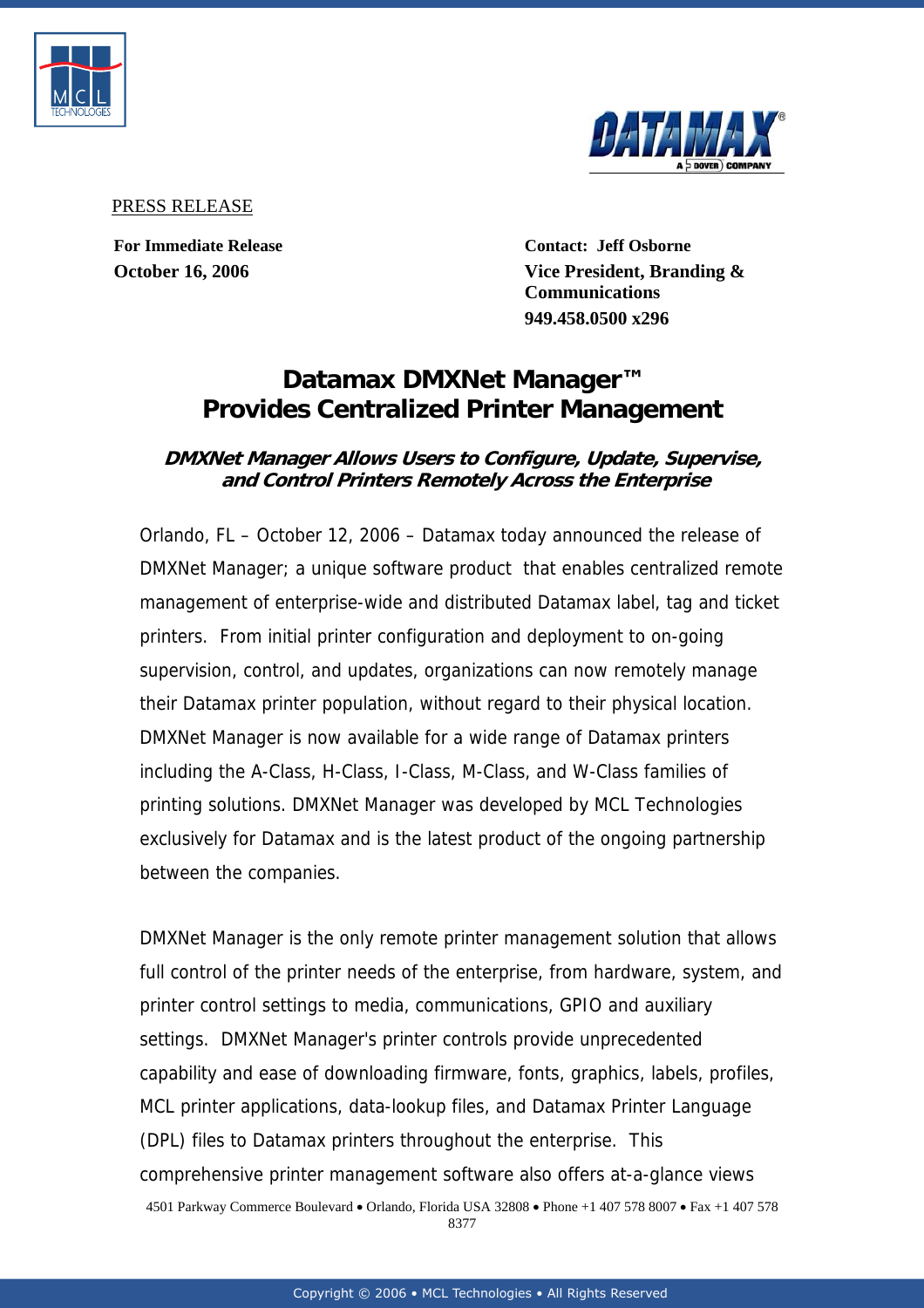

and color-coded status indicators to give customers instant and full visibility as well as total control of their Datamax printer network.

"With its supply and maintenance warnings, customers will benefit greatly from DMXNet Manager's supplies management capabilities. Customers can be alerted to replace a printer head, label roll, or printer ribbon, proactively before it runs out and affects their operations," said Jean-François Jacques, Managing Director, MCL Technologies. "The objective, of course, is to keep customers' printers operating at peak performance at all times to maximize productivity."

"Ease of deployment and application updates as well as reducing printer and operations downtime and its related loss of productivity are key benefits of DMXNet Manager," offered Doug Hall, Datamax vice president of marketing. "DMXNet Manager's remote, centralized management saves customers time, reduces on-site travel expenses, facilitates printer user support, and minimizes the overall total cost of printer management."

"Continuous innovation to increase the efficacy of our enterprise printing solutions is a core mission of our organization," concluded Mark Bjerkestrand, chief operating officer of Datamax. "Our worldwide user base has come to rely on Datamax to provide these innovative solutions and, as we leverage the technological capabilities of the Dover Product ID Group, we will continue to provide a steady stream of intelligent printing solutions to our users."

## [About Datamax](http://www.mcl-collection.com/)

Datamax, a subsidiary of Dover Corporation (NYSE: DOV), is a global leader specializing in the design, manufacture, and marketing of products for bar code and RFID labeling, including thermal demand printers, label, ticket and tag materials, and thermal transfer ribbons. Headquartered in Orlando, Florida, Datamax has representative offices throughout the United States and in Singapore, China, and the United Kingdom, as well as label converting and 4501 Parkway Commerce Boulevard • Orlando, Florida USA 32808 • Phone +1 407 578 8007 • Fax +1 407 578 8377